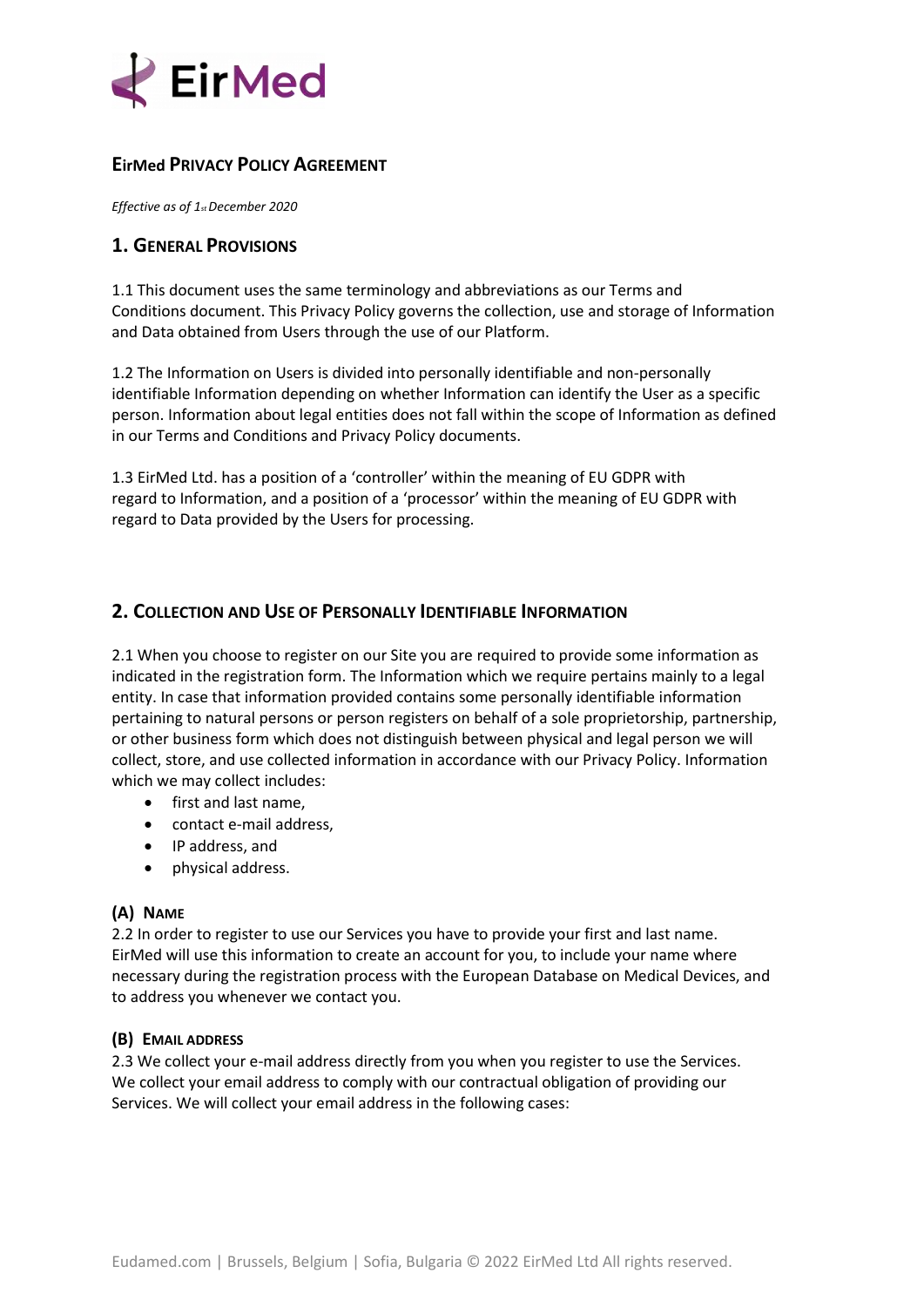

- **When you register an account with us.** We will collect your email address to create and facilitate an account for you and to send you notifications about your account, or if there is a data breach. Account is necessary to access some of our Services and if you do not provide us with your e-mail address for this purpose you will not be able to access these Services.

- **When you contact us.** We will collect your email address whenever you contact us through our email support@eudamed.com. Whenever we collect your email address this way, we will only use it in order to respond to your inquiry.

#### **(C) IP ADDRESS**

2.4 We integrate security systems on our Platform to prevent malicious attempts and exploits of the Platform. We scan IP address and ban IP addresses that show malicious signs such as too many password failures, seeking exploits and similar. We process this information in the interest of protecting the integrity of the Site and of the databases connected with it, including database of Information obtained from Users. We use your IP address on a basis of a legitimate interest to maintain the integrity and safety of our databases.

#### **(D) PHYSICAL ADDRESS**

2.5 We collect your physical address in order to comply with our contractual obligation. Your physical address is necessary for registration with the European Database on Medical Devices. We also collect your physical address in order to send you the invoices if the invoices are not received by electronic means.

#### **(E) GENERAL**

2.6 Some Services will not be available to you if you do not provide requested Information. We may keep records of any questions, complaints or compliments made by you and the response if any. Whenever you contact us, we shall collect any information which you chose to provide. We shall store and use this information only for the purpose of responding to your inquiries. Information contained within the inquiry, free from any personally identifiable Information, will be stored on our servers for the purpose of improving our Services and providing the best customer support possible.

2.7 We do not sell or rent personal Information to any Third-Party. We use collected Information for our internal purposes, as necessary by the nature of the Services, and only in accordance with this Privacy Policy. In some instances, we are obliged to comply with court orders and government requests and provide Information or parts of it to authorized bodies.

2.8 We have implemented security procedures and measures in order to ensure appropriate protection of the Information we process, against any misuse, unauthorized access, disclosure or modification. We will remove any Information about you upon your request no later than twenty four (24) hours after the request has been made.

2.9 We acknowledge that the safety of your Information is one of the highest priorities and therefore only authorized processors have access to your information. Although we take all appropriate measures in respect to keeping your information secure, you understand that no data security measures in the world can offer 100% protection. If we ever find or suspect a personal data breach we will without delay, within seventy-two (72) hours after becoming aware of it, notify the appropriate supervisory authority about the breach and Users where necessary.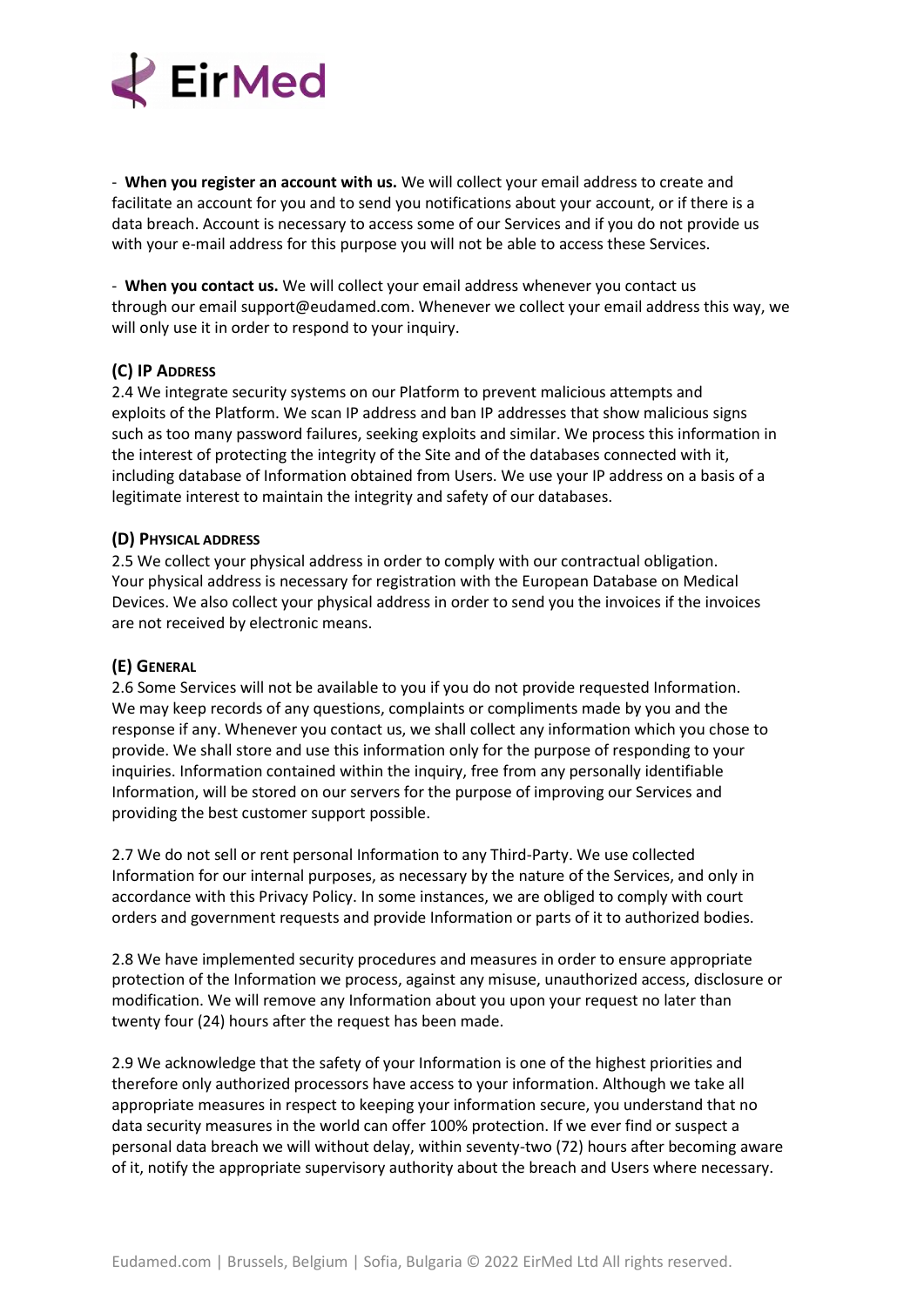

2.10 The processing of the information is being performed automatically, without human intervention. However, whenever you contact us through email, the Information within the email will be handled and processed by a real human in order to provide you with the answer to the email.

2.11 Users may request access to, modification and erasure of personal Information and the exercise of the right to object. Such requests are submitted to [support@eudamed.com.](mailto:support@eudamed.com)

# **3. COLLECTION AND USE OF NON-PERSONALLY IDENTIFIABLE INFORMATION**

3.1 The Site collects a series of general data and information when a User or automated system calls up the Site. This general data and information are stored in the server log files. Collected may be (1) the software types and versions used, (2) the operating system used by the accessing system, (3) the date and time of access to the Services, (4) the Internet service provider of the accessing system, and (5) any other similar data and information that may be used in the event of attacks on our information technology systems.

3.2 We collect this information for breach investigation purposes. When using this information, we do not draw any conclusions about the User. Rather, this information is needed to (1) deliver the content of our Site correctly, (2) optimize the content of our Site as well as its advertisement, (3) ensure the long-term viability of our information technology systems and website technology, and (4) provide law enforcement authorities with the information necessary for criminal prosecution in case of a cyber-attack. The anonymous data of the server log files are stored separately from all personal data provided by a data subject.

# **4. USER DATA**

4.1 Users hereby confirm that any User Data which contains, or may contain, personally identifiable information is obtained lawfully, and that Users have a valid legal ground for processing, using, and storing of User Data; or if the legal ground is lacking, that Users have obtained informed consent from the persons whose information is contained within the User Data for processing, using, and storing of such User Data.

4.2 Data is stored on our servers only for the duration necessary for providing the Services. We will maintain records of processing activities for the purpose of demonstrating compliance with EU GDPR.

#### **5. STORAGE AND TRANSFER OF INFORMATION AND DATA**

5.1 Information and Data will be stored on secure servers located in EU. We may store or transfer Information and Data to servers located in countries deemed adequate by the European Commission, or in countries which European Commission has not deemed inadequate, provided that such countries implement appropriate and suitable safeguards regarding the security of personal information.